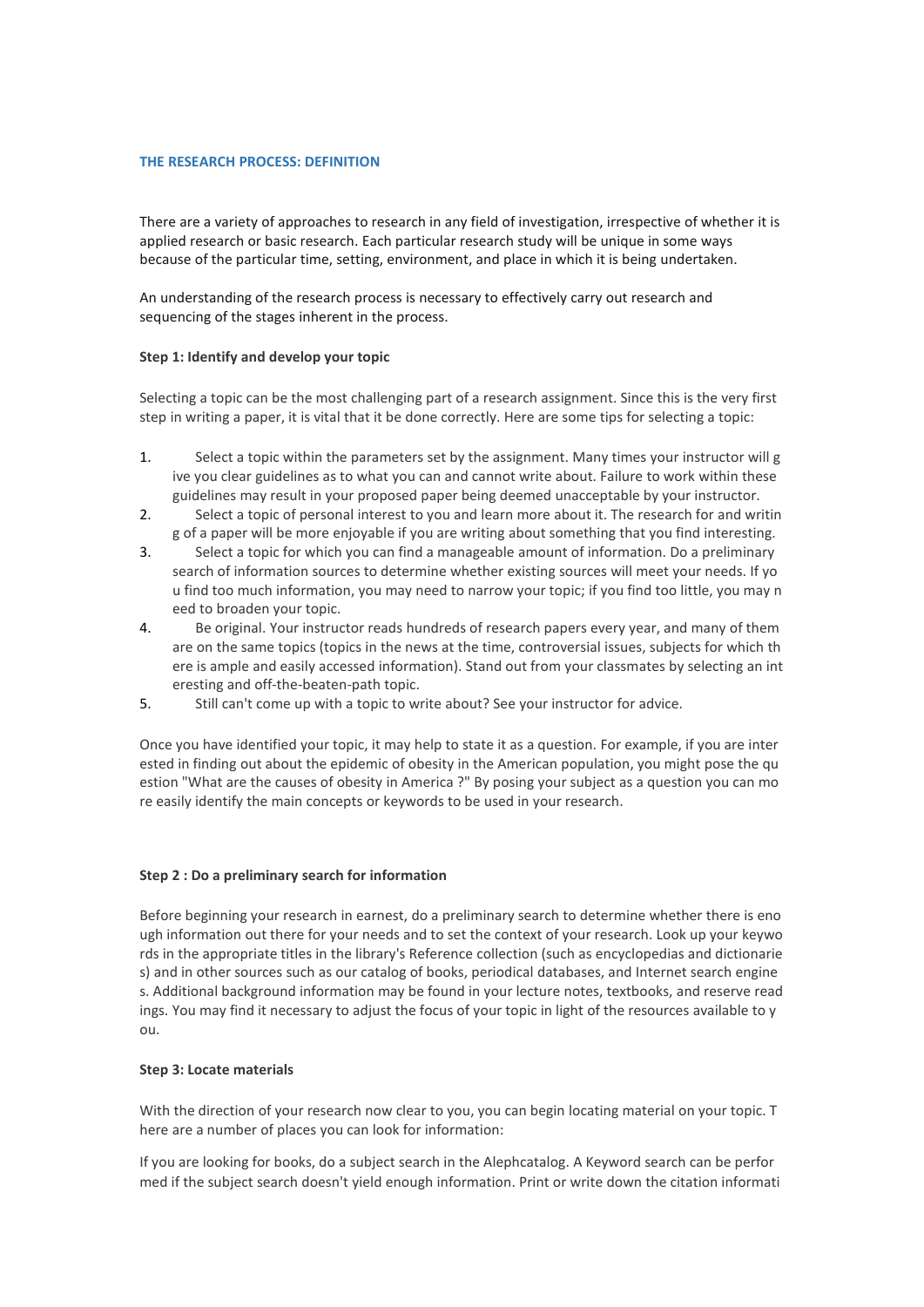on (author, title,etc.) and the location (call number and collection) of the item(s). Note the circulation status. When you locate the book on the shelf, look at the books located nearby; similar items are alw ays shelved in the same area. The Aleph catalog also indexes the library's audio-visual holdings.

Use the library's **electronic periodical [databases](http://www.nhcc.edu/student-resources/library/search-article-databases)** to find magazine and newspaper articles. Choose th e databases and formats best suited to your particular topic; ask at the librarian at the Reference Desk if you need help figuring out which database best meets your needs. Many of the articles in the datab ases are available in full-text format.

Use search engines (**[Google](http://www.google.com/)**, **[Yahoo](http://www.yahoo.com/)**, etc.) and subject directories to locate materials on the Internet. C heck the **Internet [Resources](http://www.nhcc.edu/student-resources/library/internet-resources)** section of the NHCC Library web site for helpful subject links.

## **Step 4: Evaluate your sources**

See the **CARS Checklist for [Information](http://www.nhcc.edu/student-resources/library/doinglibraryresearch/cars-checklist) Quality** for tips on evaluating the authority and quality of t he information you have located. Your instructor expects that you will provide credible, truthful, and r eliable information and you have every right to expect that the sources you use are providing the sam e. This step is especially important when using Internet resources, many of which are regarded as less than reliable.

#### **Step 5: Make notes**

Consult the resources you have chosen and note the information that will be useful in your paper. Be sure to document all the sources you consult, even if you there is a chance you may not use that parti cular source. The author, title, publisher, URL, and other information will be needed later when creati ng a bibliography.

## **Step 6: Write your paper**

Begin by organizing the information you have collected. The next step is the rough draft, wherein you get your ideas on paper in an unfinished fashion. This step will help you organize your ideas and deter mine the form your final paper will take. After this, you will revise the draft as many times as you thin k necessary to create a final product to turn in to your instructor.

#### **Step 7: Cite your sources properly**

Give credit where credit is due; cite your sources.

Citing or documenting the sources used in your research serves two purposes: it gives proper credit to the authors of the materials used, and it allows those who are reading your work to duplicate your re search and locate the sources that you have listed as references. The **[MLA](http://www.nhcc.edu/student-resources/library/doinglibraryresearch/citing-sources-in-mla-style)** and the **[APA](http://www.nhcc.edu/student-resources/library/doinglibraryresearch/citing-sources-in-apa-style)** Styles are two popular citation formats.

Failure to cite your sources properly is plagiarism. Plagiarism is avoidable!

# **Step 8: Proofread**

The final step in the process is to proofread the paper you have created. Read through the text and ch eck for any errors in spelling, grammar, and punctuation. Make sure the sources you used are cited pr operly. Make sure the message that you want to get across to the readerhas been thoroughly stated.

Additional research tips:

 Work from the general to the specific - find background information first, then use more specific sources.